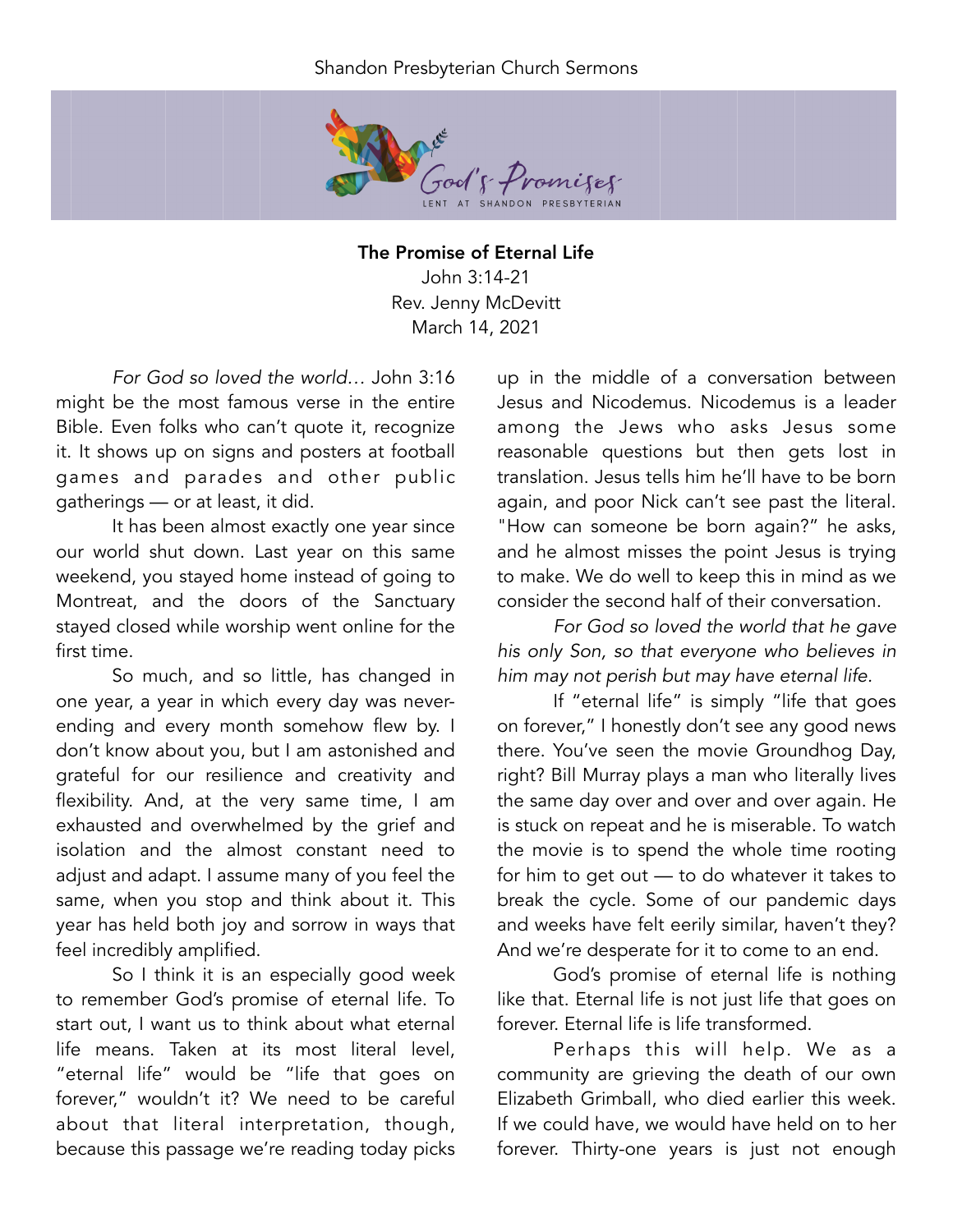time. I believe with every fiber of my being that Elizabeth, who had an enormous spirit but also had to endure an enormous battle, is experiencing eternal life now. But I do not believe that means she is exactly the way we last saw her, forevermore. I believe that means she is now exactly the way God hopes and intends for us all eventually: healthy, and whole, and no longer held back by anything of this earth.

An eternity of life as we are right now well, okay, but that would be ambivalent news at best. And for all sorts of people for all sorts of reasons, that would be downright terrible news. An eternity of life that has been transformed — that is the good news of Jesus Christ. That is the promise. That when we are welcomed into the kingdom of heaven, when we are received into the house with many rooms, when we are embraced by the loving arms of God, everything about us will reflect the goodness God intended for all of us since creation began. There will be no more weeping and no more sorrow and no more sighing, for death in all its forms will have lost its sting forever.

That is, I believe, exactly one-half of what Jesus is taking about when he says to Nicodemus, *everyone who believes in [him] will not perish, but have eternal life.* Because eternal life is about what happens to us after we die. And, at the very same time, eternal life can be about what happens to us while we are still living. Especially when John is the one telling us the story, Jesus never misses a chance to remind us: what is possible and real and true after we die is also possible and real and true while we are alive, too. Maybe not in its ultimate fullness, but enough that it is worth paying attention.

Theologians call this realized eschatology. The idea that everything God promises about "the end" be it the end of the world or the end of our days in the world can also be realized in the present. In other words, eternal life is both in the future, and right now. At least if we understand it the right way.

Anne Lamott, in her newest book *Dusk, Night, Dawn*, tells the story of her friend's daughter, Ali. Ali ended up in prison after driving while intoxicated and hitting a pedestrian. She was in her thirties when she began serving her sentence, and for the first several months, she was nearly catatonic with grief and fear and shame. But another woman, one serving a life sentence, came alongside Ali. She kept an eye out for her, gave her books to read, and took her to AA meetings. Ali went along with it only because it got her out of her cell for a few hours each week. She was only a social drinker, she insisted. It took more than a year, but Ali finally realized she was not a victim of bad luck; she was an alcoholic, and she was responsible for her own actions when she got behind the wheel of that car.

Fast forward another year, a full year of sobriety, and Ali and her friend were part of the Environmental Conservation Work Program run by the Department of Corrections. Anne writes, "Ali made a few dollars a week. It wasn't great money. But you know what it bought her over time? It bought her herself. And a skill. And a purpose: to save other lives. She couldn't bring back what she had taken from the victim's family, or even her own family, but she could still be a helper in the world."

And just recently, Anne says, Ali and her crew of fellow inmates were cleaning up fallen branches after a nearby river overflowed, and she found a baby coyote among all the debris. She picked it up and brought it to show the others, and the chief shouted out for everyone to hear, "Look what Ali Baba found! Ali Baba saved a baby coyote!" Anne writes, "How is it possible to go from being convict D53789 to Ali Baba, from a number to a nickname? How is it possible to go from maximum shame and cowardice to protector of a baby animal and her own sober self, convinced that both are worthy of being saved?"